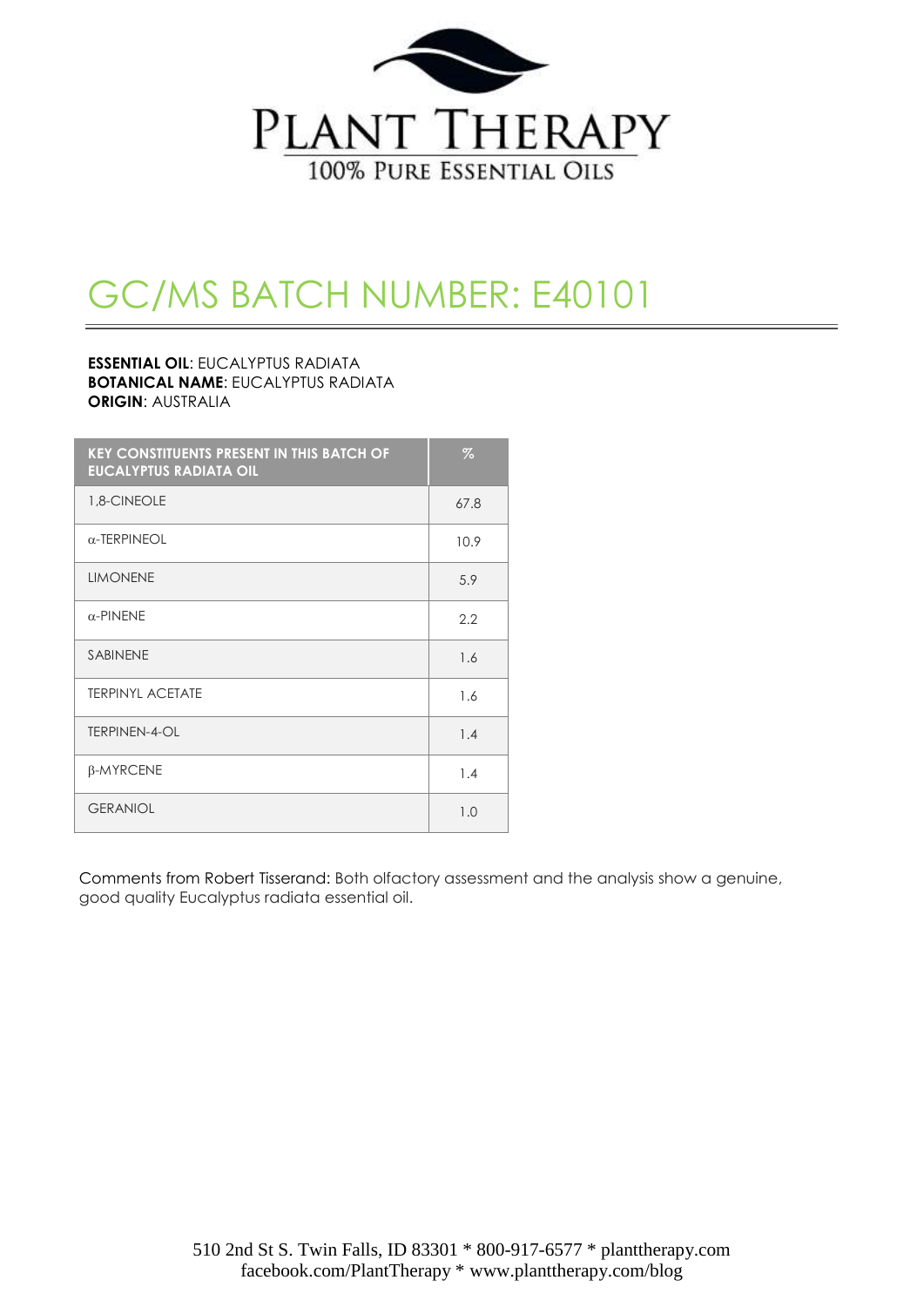

**ANALYSIS REPORT N° D135-A** - Page 2/5- Date : 03/17/2015

#### **CUSTOMER :**

**PLANT THERAPY 126 Locust Street South Twin Falls, ID 83 301 USA**

| <b>ESSENTIAL OIL</b>                      |
|-------------------------------------------|
| EUCALYPTUS RADIATA                        |
| EUCALYPTUS RADIATA                        |
| 00576                                     |
| <b>AUSTRALIA</b>                          |
| <b>LEAF</b>                               |
| D <sub>135</sub>                          |
| 03/12/2015                                |
| 03/16/2015                                |
| Amber flask of 4 ml – ambient temperature |
| Classic                                   |
|                                           |

**Validated report by : Daniel DANTIN**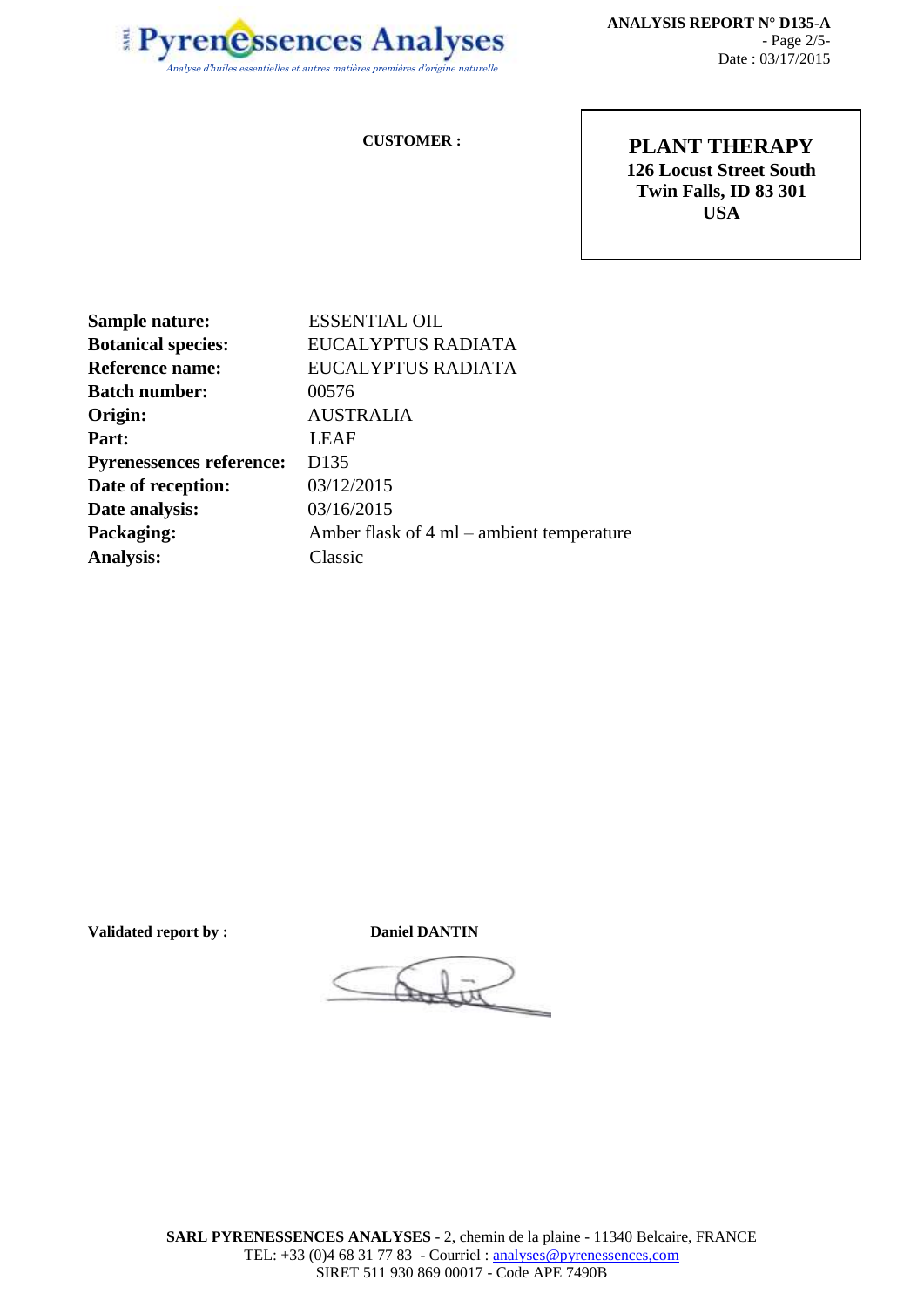

### **GAS CHROMATOGRAPHY** norm NF ISO 11024

#### **Analysis conditions :**

CPG 6890 / MS 5973 – Column : VF WAX polar 60 m  $\times$  0,25 mm  $\times$  0,5 µm CPG 6890 FID - Column : VF WAX polar 60 m  $\times$  0,25 mm  $\times$  0,5 µm Temperature program : 6 mn to 60 °C – 2 °C/mn $\rightarrow$  250 °C - 20mn to 250 °C Carrier gas He : 23 psis/MS – 30 psis/FID Sample injection / split : 1 µl of 10 % solution in hexane, Mass range : 30 to 350, Oil components are identified by a combination of retention times (our own database) and mass spectra library NKS 75 000 records, Percentages are calculated from GC/FID peaks areas without using corrections factors,

#### **Chromatographic profile (GC/FID)**

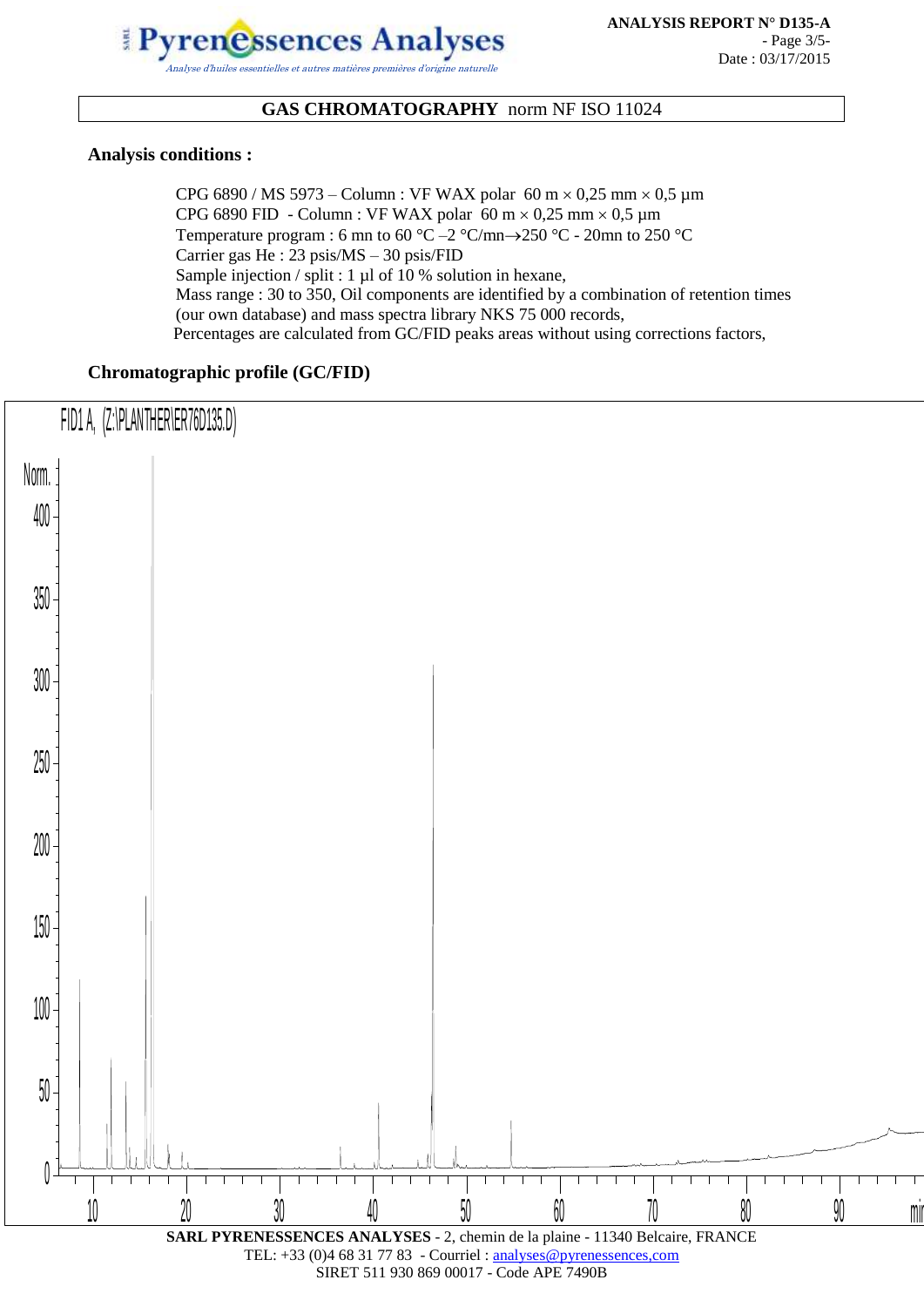

## **Identification results 1 : EUCALYPTUS RADIATA BATCH N°**

| Peak            | $RT$ (min) | <b>Compound name</b>        | $\frac{0}{0}$ | Norm $(\% )$ | <b>Allergens</b><br>(%) |
|-----------------|------------|-----------------------------|---------------|--------------|-------------------------|
| 1               | 6,6        | <b>ETHANOL</b>              | 0,07          |              |                         |
| $\overline{2}$  | 8,6        | $\alpha$ -PINENE            | 2,20          |              |                         |
| 3               | 8,6        | $\alpha$ -THUYENE           | 0,20          |              |                         |
| $\overline{4}$  | 9,7        | $\alpha$ -FENCHENE          | 0,01          |              |                         |
| 5               | 10,0       | <b>CAMPHENE</b>             | 0,01          |              |                         |
| $6\phantom{1}6$ | 11,5       | <b>B-PINENE</b>             | 0,68          |              |                         |
| $\overline{7}$  | 11,9       | <b>SABINENE</b>             | 1,64          |              |                         |
| 8               | 13,5       | $\beta$ -MYRCENE            | 1,35          |              |                         |
| $9$             | 13,9       | $\alpha$ -PHELLANDRENE      | 0,36          |              |                         |
| 10              | 14,1       | <b>w-LIMONENE</b>           | 0,02          |              |                         |
| 11              | 14,6       | $\alpha$ -TERPINENE         | 0,21          |              |                         |
| 12              | 15,2       | 2,3-DEHYDRO-1,8-CINEOLE     | 0,01          |              |                         |
| 13              | 15,6       | <b>LIMONENE</b>             | 5,94          |              | 5,94                    |
| 14              | 16,4       | 1,8-CINEOLE                 | 67,77         |              |                         |
| 15              | 17,1       | $Cis-\beta-OCIMENE$         | 0,02          |              |                         |
| 16              | 18,0       | y-TERPINENE                 | 0,43          |              |                         |
| 17              | 18,1       | $Trans-\beta-OCIMENE$       | 0,28          |              |                         |
| 18              | 19,5       | p-CYMENE                    | 0,34          |              |                         |
| 19              | 20,2       | <b>TERPINOLENE</b>          | 0,13          |              |                         |
| 20              | 22,1       | <b>PINOL</b>                | 0,01          |              |                         |
| 21              | 23,7       | 6-METHYL-5-HEPTEN-2-ONE     | 0,01          |              |                         |
| 22              | 26,3       | PINENE EPOXIDE              | 0,01          |              |                         |
| 23              | 30,2       | <b>LINALOL Cis-OXIDE</b>    | 0,02          |              |                         |
| 24              | 31,6       | Trans-THUYANOL              | 0,02          |              |                         |
| 25              | 32,1       | <b>LINALOOL Trans-OXIDE</b> | 0,04          |              |                         |
| 26              | 32,7       | NERYL OXIDE                 | 0,01          |              |                         |
| 27              | 32,7       | <b>CITRONELLAL</b>          | 0,01          |              |                         |
| 28              | 35,7       | <b>CAMPHOR</b>              | 0,01          |              |                         |
| 29              | 36,5       | <b>LINALOOL</b>             | 0,42          |              | 0,42                    |
| 30              | 36,7       | Cis-THUYANOL                | 0,04          |              |                         |
| 31              | 37,1       | <b>LINALYL ACETATE</b>      | 0,02          |              |                         |
| 32              | 38,0       | Trans-p-MENTH-2-EN-1-OL     | 0,11          |              |                         |
| 33              | 38,8       | <b>SESQUITERPENE</b>        | 0,01          |              |                         |
| 34              | 40,1       | $\beta$ -ELEMENE            | 0,14          |              |                         |
| 35              | 40,6       | <b>TERPINENE-4-OL</b>       | 1,39          |              |                         |
| 36              | 40,7       | <b>SESQUITERPENE</b>        | 0,02          |              |                         |
| 37              | 42,1       | Cis-p-MENTH-2-EN-1-OL       | 0,08          |              |                         |
| 38              | 43,2       | AROMADENDRENE               | 0,02          |              |                         |
| 39              | 44,7       | ETHYL BENZOATE              | 0,02          |              |                         |
| 40              | 44,8       | δ-TERPINEOL                 | 0,07          |              |                         |
| 41              | 45,0       | <b>CRYPTONE</b>             | 0,02          |              |                         |
| 42              | 45,2       | Cis-PIPERITOL               | 0,03          |              |                         |
| 43              | 45,9       | <b>NERAL</b>                | 0,34          |              | 0,34                    |
| 44              | 46,3       | <b>TERPENYL ACETATE</b>     | 1,55          |              |                         |
| 45              | 46,4       | $\alpha$ -TERPINEOL         | 10,94         |              |                         |